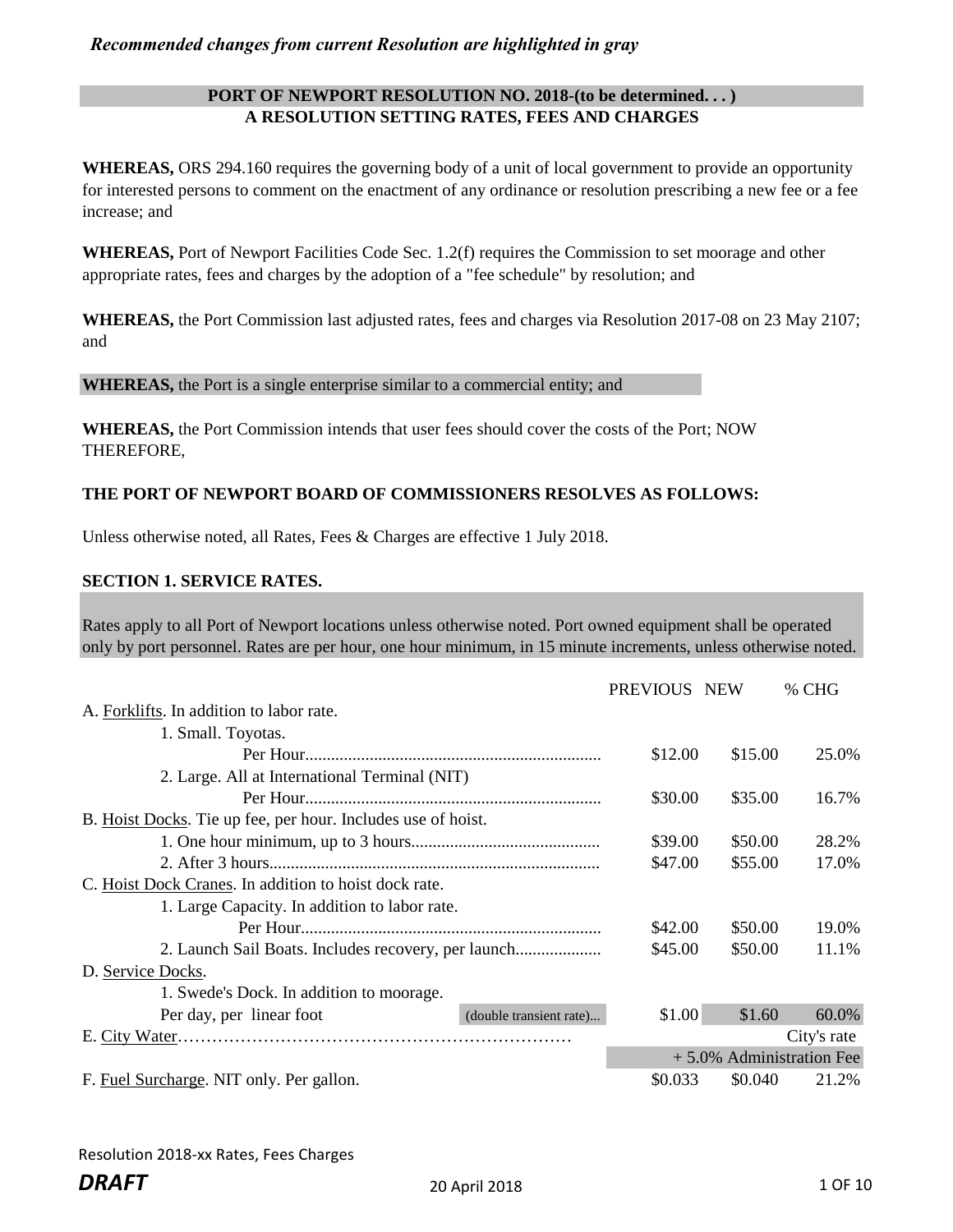|                                                                                                              | PREVIOUS NEW |                  | % CHG  |
|--------------------------------------------------------------------------------------------------------------|--------------|------------------|--------|
| G. Electricity. Swede's Dock, Dock 1, and NIT. Per day charge.                                               |              |                  |        |
| One day minimum.                                                                                             |              |                  |        |
|                                                                                                              | \$16.00      | \$18.00          | 12.5%  |
|                                                                                                              | \$7.00       | \$10.00          | 42.9%  |
|                                                                                                              | \$7.00       | \$10.00          | 42.9%  |
|                                                                                                              |              | \$13.00          | 8.3%   |
| H. Hydraulic Crane. In addition to labor rate. 30 ton capacity.                                              | \$12.00      |                  |        |
|                                                                                                              | \$139.00     | \$153.00         | 10.1%  |
| I. Personnel Lift. In addition to labor rate.                                                                |              |                  |        |
|                                                                                                              |              | To be Determined |        |
| J. Pump/Line Service. Includes one Port employee only. Additional staff required will be billed at the       |              |                  |        |
| established hourly labor rate.                                                                               |              |                  |        |
|                                                                                                              | \$62.00      | \$70.00          | 12.9%  |
| K. Storage.                                                                                                  |              |                  |        |
| 1. Outside Lot Storage. Any Port of Newport Lot.                                                             |              |                  |        |
|                                                                                                              | \$0.23       | \$0.30           | 30.4%  |
| for $\leq 10$ ft <sup>2</sup><br>b. Minimum monthly charge,                                                  | \$23.00      | \$30.00          | 30.4%  |
|                                                                                                              | \$2.50       | \$5.00           | 200.0% |
|                                                                                                              | \$8.00       | \$10.00          | 25.0%  |
| 2. Emergency Storage Fee. Per day billed as guest. For vehicles, boats or trailers prior to being            |              |                  |        |
| considered unclaimed property in possession (ORS 98.245).                                                    |              |                  |        |
|                                                                                                              |              | \$30.00          | n/a    |
| Charge for improper use of parking lot. (e.g. boat repair)                                                   |              |                  |        |
|                                                                                                              | \$23.00      | \$50.00          | 217.4% |
| L. Net & Gear Maintenance. Boat crew is responsible for clean-up. If Port employees are required to clean up |              |                  |        |
| area, the boat account will be billed at the established hourly labor rates.                                 |              |                  |        |
|                                                                                                              | \$20.00      | \$40.00          | 200.0% |
|                                                                                                              | \$20.00      | \$40.00          | 200.0% |
|                                                                                                              | \$20.00      | \$40.00          | 200.0% |
| M. Work Barge. In addition to labor rate.                                                                    |              |                  |        |
| 1. Work boat, per hour. Licensed captain extra                                                               | \$131.00     | \$150.00         | 14.5%  |
|                                                                                                              | \$25.00      | \$30.00          | 20.0%  |
|                                                                                                              | \$14.00      | \$15.00          | 7.1%   |
| N. Clean-up. Equipment charges are extra.                                                                    |              |                  |        |
|                                                                                                              | \$97.00      | \$125.00         | 28.9%  |
| (HAZWOPER trained staff)                                                                                     |              |                  |        |
| O. Disposal Fees.                                                                                            |              |                  |        |
|                                                                                                              | \$0.50       | \$1.00           | 100.0% |
|                                                                                                              | \$1.00       | \$1.20           | 20.0%  |
| 3. Net Disposal and/or related gear, per pound                                                               | \$0.18       | \$0.25           | 38.9%  |
|                                                                                                              | \$0.15       | \$0.20           | 33.3%  |
| P. Port Labor. Includes all staff and fully burdened. Per hour, one hour minimum, in 15 minute increments.   |              |                  |        |
| 1. Standard                                                                                                  |              |                  |        |
|                                                                                                              | \$53.00      | \$70.00          | 32.1%  |
| b. Overtime. Any services required outside the established working hours, unless                             |              |                  |        |
|                                                                                                              | \$79.50      | \$105.00         | 32.1%  |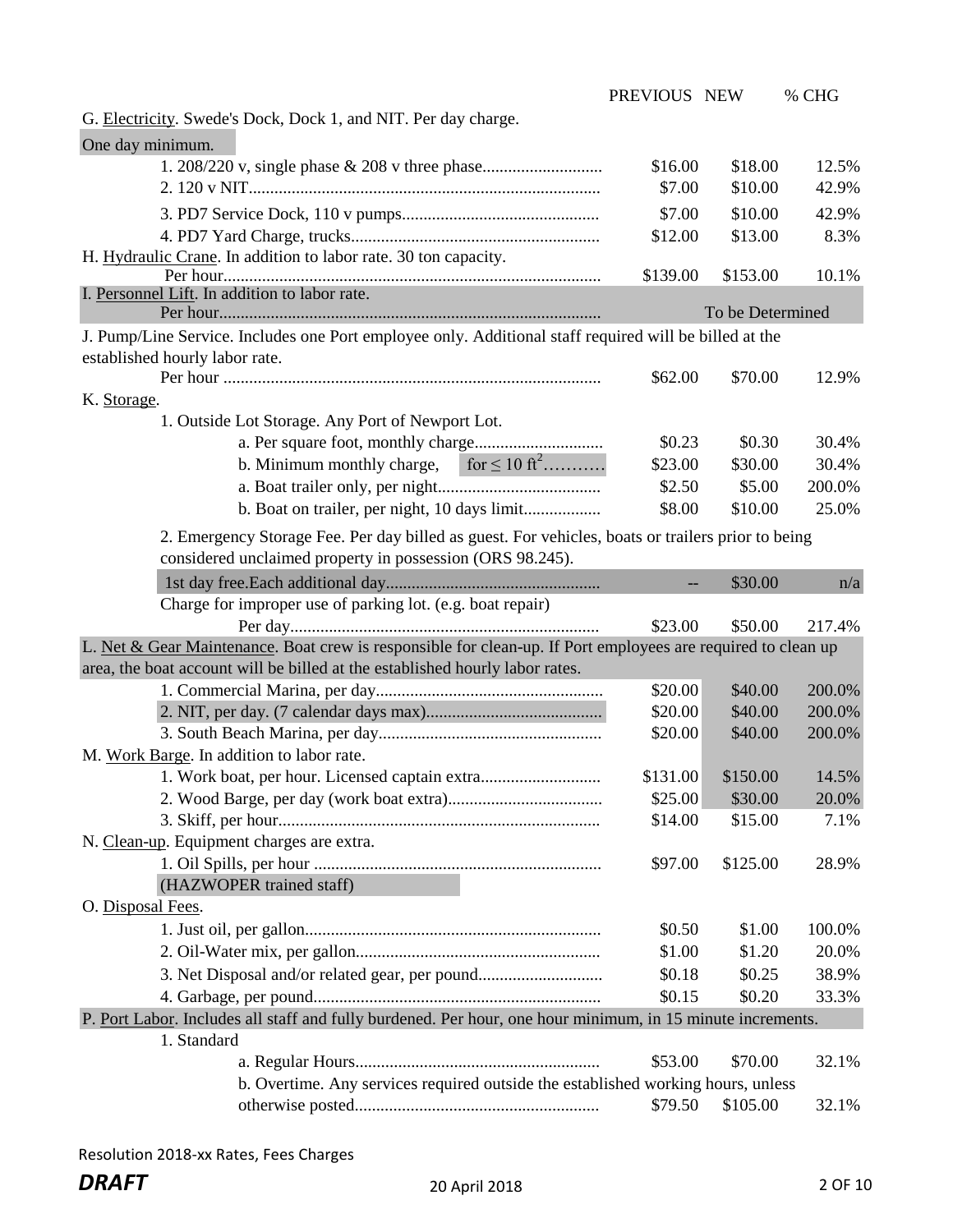|                |                                                                                                             |                       | PREVIOUS NEW |          | % CHG  |
|----------------|-------------------------------------------------------------------------------------------------------------|-----------------------|--------------|----------|--------|
|                | c. Emergency Call-out. Any services requiring a port employee not currently on duty                         |                       |              |          |        |
|                |                                                                                                             |                       | \$100.94     | \$130.00 | 28.8%  |
|                | 2. 30-ton Crane Operation, International Terminal Only                                                      |                       |              |          |        |
|                |                                                                                                             |                       | \$53.00      | \$75.00  | 41.5%  |
|                | b. Overtime. Any services required outside the established working hours, unless                            |                       |              |          |        |
|                |                                                                                                             |                       | \$79.50      | \$112.00 | 40.9%  |
|                | c. Emergency Call-out. Any services requiring a port employee not currently on duty                         |                       |              |          |        |
|                |                                                                                                             |                       | \$100.94     | \$142.00 | 40.7%  |
|                | Q. Pallet Charge. Any Port owned pallet leaving yard, each                                                  |                       | \$6.00       | \$6.60   | 10.0%  |
|                |                                                                                                             |                       |              |          |        |
|                |                                                                                                             |                       |              |          |        |
|                | R. Dredge Spoils. Includes state fees; may be waived for other public agencies or beneficial uses.          |                       |              |          |        |
|                |                                                                                                             |                       | \$2.50       | \$3.00   | 20.0%  |
| S. Keys/Cards. |                                                                                                             |                       |              |          |        |
|                | 1. South Beach Facilities, cards.                                                                           |                       |              |          |        |
|                |                                                                                                             |                       | free         | free     | 0.0%   |
|                |                                                                                                             |                       | \$6.00       | \$10.00  | 66.7%  |
|                | 2. Bay Front Facilities, keys.                                                                              |                       |              |          |        |
|                |                                                                                                             |                       | \$17.00      | \$20.00  | 17.6%  |
|                |                                                                                                             |                       | \$30.00      | \$35.00  | 16.7%  |
|                |                                                                                                             |                       |              |          |        |
|                | <b>SECTION 2. COMMERCIAL MARINA (BAY FRONT) CHARGES.</b> (Port Docks 1, 3, 5 and 7)                         |                       |              |          |        |
|                |                                                                                                             |                       |              |          |        |
|                | A. Moorage. Per linear foot.                                                                                |                       |              |          |        |
|                |                                                                                                             |                       | \$0.50       | \$0.80   | 60.0%  |
|                |                                                                                                             |                       |              | \$5.00   | n/a    |
|                | 2. Calendar Month, $\approx 50\%$ discount]                                                                 | to be paid in advance | \$9.00       | \$12.00  | 33.3%  |
|                | 3. Semi-Annual, $[\approx 73\%$ discount]                                                                   | to be paid in advance | \$33.00      | \$40.00  | 21.1%  |
|                | 4. Annual, $[\approx 82\%$ discount]                                                                        | to be paid in advance | \$44.00      | \$52.00  | 18.2%  |
|                |                                                                                                             |                       |              |          |        |
|                | B. Parking Permits. To be paid in advance. (Will be prorated monthly for existing permit holders.)          |                       |              |          |        |
|                | 1. Commercial Fishermen only.                                                                               |                       |              |          |        |
|                | a. Quarterly: Jan $\rightarrow$ Mar, Apr $\rightarrow$ Jun, Jul $\rightarrow$ Sep, or Oct $\rightarrow$ Dec |                       |              | \$60.00  | n/a    |
|                | b. Semi-Annual: January $\rightarrow$ June or July $\rightarrow$ December                                   |                       |              |          |        |
|                |                                                                                                             |                       |              | \$90.00  | n/a    |
|                | c. Annual: January $\rightarrow$ December                                                                   |                       |              |          |        |
|                |                                                                                                             |                       | \$22.00      | \$120.00 | 545.5% |
|                |                                                                                                             |                       |              |          |        |
|                | 2. Public Parking. Limited availability. [Paved, fenced, and assigned.] To be paid in advance.              |                       |              |          |        |
|                | a. Quarterly: Jan $\rightarrow$ Mar, Apr $\rightarrow$ Jun, Jul $\rightarrow$ Sep, or Oct $\rightarrow$ Dec |                       |              |          |        |
|                | $\approx$ \$5/day]                                                                                          |                       |              | \$325.00 | n/a    |
|                | b. Semi-Annual: January $\rightarrow$ June or July $\rightarrow$ December                                   |                       |              |          |        |
|                |                                                                                                             |                       |              | \$520.00 | n/a    |
|                | c. Annual: January $\rightarrow$ December                                                                   |                       |              |          |        |
|                |                                                                                                             |                       |              | \$780.00 |        |
|                |                                                                                                             |                       |              |          | n/a    |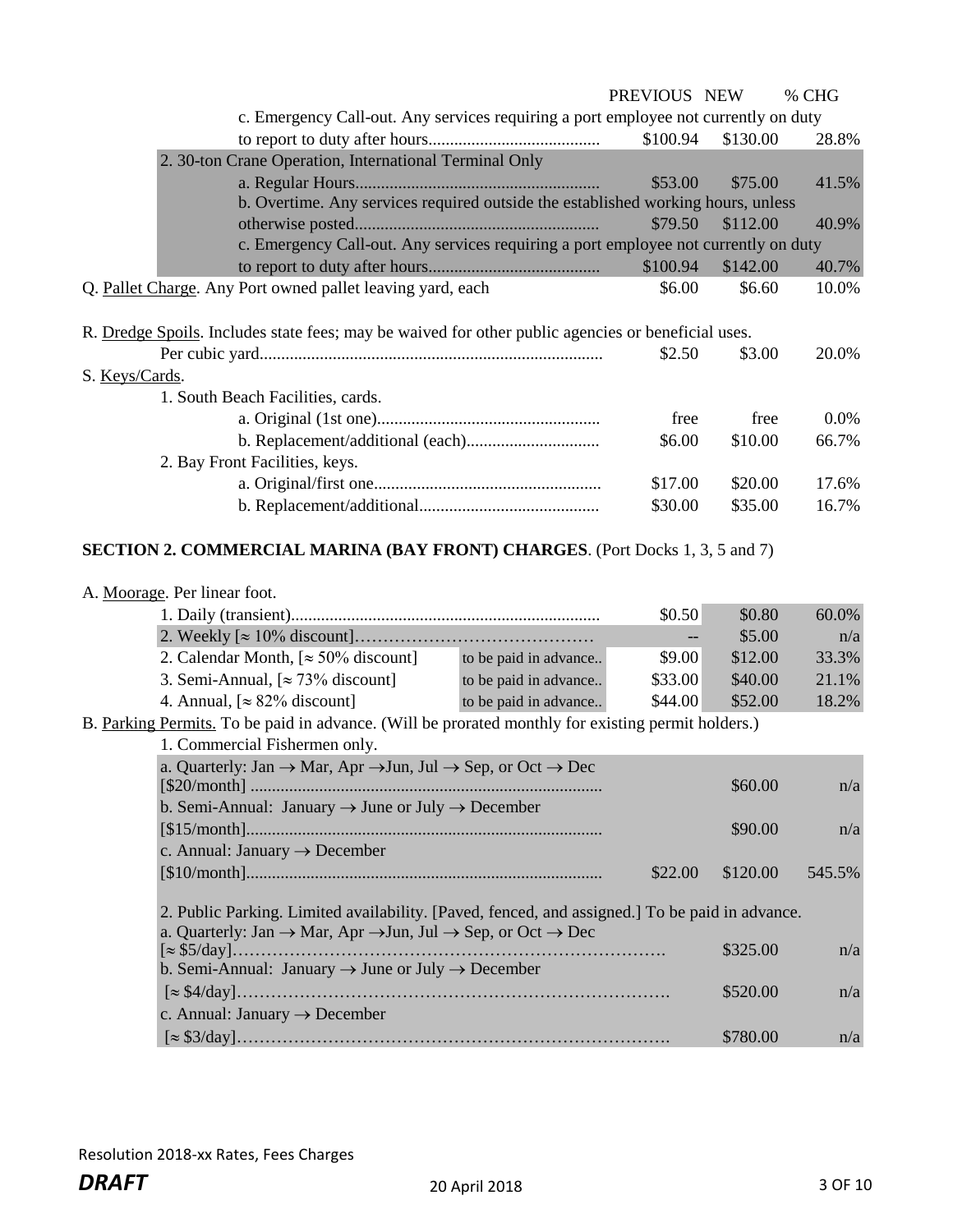## **SECTION 3. INTERNATIONAL TERMINAL CHARGES.**

International Terminal Tariff No. 1 adopted via Resolution No. 2014-03 on 22 May 2014. All fees authorized via Tariff No. 1 effective 1 July 2014.

| A. Port Security Fee. (§I.13) Per three 8-hour shifts.                                         |                          |                       |         |
|------------------------------------------------------------------------------------------------|--------------------------|-----------------------|---------|
| B. Materials & Supplies. (§I.31). Cost + 5% Administration Fee.                                |                          |                       |         |
| C. Dockage Charges. (§III.31). Rate per day, by length.                                        |                          |                       |         |
|                                                                                                |                          | \$1,627.00 \$1,627.00 | $0.0\%$ |
| 2.                                                                                             |                          | \$1,792.00 \$1,792.00 | 0.0%    |
|                                                                                                | \$1,981.00 \$1,981.00    |                       | 0.0%    |
| 4.                                                                                             | \$2,203.00 \$2,203.00    |                       | 0.0%    |
| 5.                                                                                             | \$2,373.00 \$2,373.00    |                       | 0.0%    |
| 6.                                                                                             | \$2,607.00               | \$2,607.00            | 0.0%    |
| 7.                                                                                             | \$2,960.00               | \$2,960.00            | 0.0%    |
| 8.                                                                                             |                          | \$3,527.00 \$3,527.00 | 0.0%    |
| 9.                                                                                             |                          | \$3,639.00 \$3,639.00 | 0.0%    |
|                                                                                                |                          | \$3,822.00 \$3,822.00 | 0.0%    |
|                                                                                                | \$4,373.00 \$4,373.00    |                       | 0.0%    |
|                                                                                                | \$5,092.00 \$5,092.00    |                       | 0.0%    |
|                                                                                                |                          | \$5,787.00 \$5,787.00 | 0.0%    |
| 14. Above 650 ft., added on top of above rate, per ft                                          | \$8.90                   | \$8.90                | 0.0%    |
| 15. Exceptions for certain vessels (§II.14) [Including all fishing vessels] Per linear foot.   |                          |                       |         |
|                                                                                                | \$0.80                   | \$1.20                | 50.0%   |
|                                                                                                | $\overline{\phantom{a}}$ | \$7.00                | n/a     |
| Commercial Fishing vessels directed by Port staff to the International Terminal for the Port's |                          |                       |         |
| convenience will only be charged at the Commercial Marina rates for that specific trip.        |                          |                       |         |
| D. Service and Facility Charges. (§III.2).                                                     |                          |                       |         |
| Per 1000 board feet, unless noted.                                                             |                          |                       |         |
|                                                                                                | \$7.75                   | \$7.75                | 0.0%    |
| 2.                                                                                             | \$6.00                   | \$6.00                | 0.0%    |
| 3.                                                                                             | \$5.22                   | \$5.22                | 0.0%    |
| 4.                                                                                             | \$4.63                   | \$4.63                | 0.0%    |
| Plywood, veneer, corestock & harbord, /1000 kilos<br>5.                                        | \$5.87                   | \$5.87                | 0.0%    |
| 6.                                                                                             | \$3.49                   | \$3.49                | 0.0%    |
| 7.                                                                                             | \$6.83                   | \$6.83                | 0.0%    |
|                                                                                                | \$5.69                   | \$5.69                | 0.0%    |
| E. Wharfage Assessment. (§III.6).                                                              |                          |                       |         |
|                                                                                                | \$10.00                  | \$10.00               | 0.0%    |
| F. Wharf Charges. (§III.7)                                                                     |                          |                       |         |
| Per 1000 board feet, unless noted. In addition to Service & Facility charges.                  |                          |                       |         |
|                                                                                                | \$9.50                   | \$9.50                | 0.0%    |
| 2.                                                                                             | \$6.00                   | \$6.00                | 0.0%    |
| 3.                                                                                             | \$4.55                   | \$4.55                | 0.0%    |
| 4.                                                                                             | \$4.03                   | \$4.03                | 0.0%    |
| Plywood, veneer, corestock & harbord, /1000 kilos<br>5.                                        | \$3.96                   | \$3.96                | 0.0%    |
| 6.                                                                                             | \$2.72                   | \$2.72                | 0.0%    |
| 7.                                                                                             | \$5.57                   | \$5.57                | 0.0%    |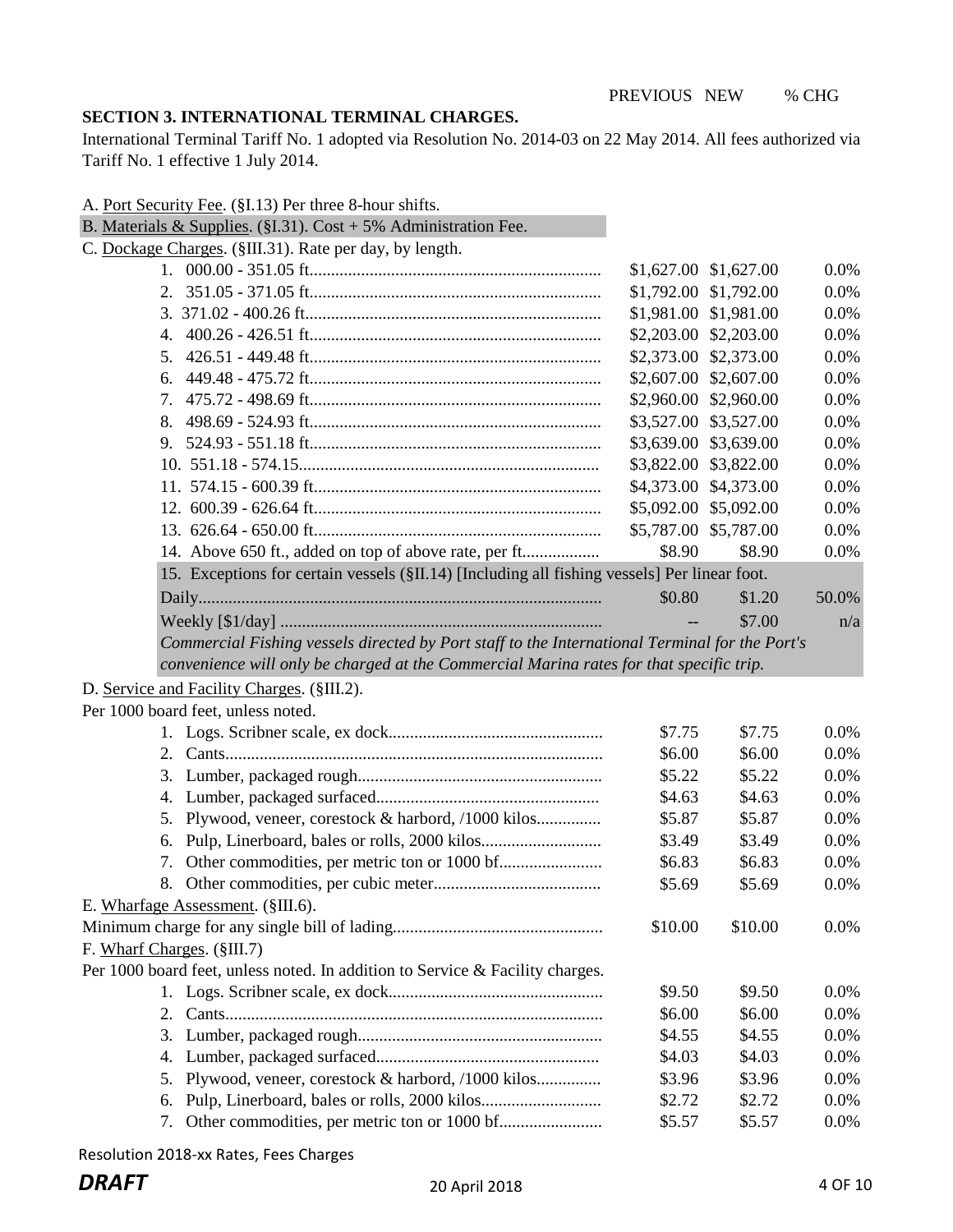|                                                                                                        | PREVIOUS NEW |                       | % CHG   |
|--------------------------------------------------------------------------------------------------------|--------------|-----------------------|---------|
|                                                                                                        | \$4.57       | \$4.57                | $0.0\%$ |
| G. Cargo Staging Area. (§IV.2). Base rent for 3-acre surge area.                                       |              |                       |         |
| 1. Per week, seven days                                                                                |              | \$2,000.00 \$2,000.00 | $0.0\%$ |
| 2. Per day, less than seven days                                                                       | \$300.00     | \$300.00              | $0.0\%$ |
| H. Line Service. (§V.3). Labor will be charged at the rates set out in the current ILWU/PMA West Coast |              |                       |         |
| Contract $+ 5.0\%$ for overhead. Rate schedule per day.                                                |              |                       |         |
|                                                                                                        |              |                       | $0.0\%$ |
|                                                                                                        |              |                       | $0.0\%$ |
|                                                                                                        |              |                       | $0.0\%$ |
|                                                                                                        |              |                       | $0.0\%$ |

# **SECTION 4. RECREATIONAL MARINA (SOUTH BEACH) CHARGES.** Rates become effective October 1, 2018.

A. Moorage. Per linear foot. Charge based on boat length or slip length, whichever is greater. Charge at F-Dock based on boat length.

|                                                                                        | \$0.70   | \$0.80   | 14.3%  |
|----------------------------------------------------------------------------------------|----------|----------|--------|
|                                                                                        | \$4.00   | \$5.00   | 25.0%  |
|                                                                                        | \$10.50  | \$12.00  | 14.3%  |
| 4. Semi-Annual, $[\approx 73\%$ discount] to be paid in advance                        | \$38.00  | \$40.00  | 5.3%   |
| to be paid in advance<br>5. Annual, $\approx 79\%$ discount                            | \$60.00  | \$60.00  | 0.0%   |
| 6. Electric Surcharge, per extra plug on dock.                                         |          |          |        |
|                                                                                        | \$25.00  | \$30.00  | 20.0%  |
|                                                                                        | \$100.00 | \$150.00 | 50.0%  |
| 7. Live-aboard, by written agreement only. Monthly rate.                               |          |          |        |
|                                                                                        | \$53.00  | \$125.00 | 235.8% |
|                                                                                        | \$53.00  | n/a      | n/a    |
|                                                                                        | \$46.00  | n/a      | n/a    |
| B. South Beach Charter Rates.                                                          |          |          |        |
| 1. Semi-Annual Moorage, per linear foot,                                               |          |          |        |
|                                                                                        | \$35.00  | \$50.00  | 42.9%  |
| 2. Annual Moorage, per linear foot,                                                    |          |          |        |
|                                                                                        | \$47.00  | \$75.00  | 59.6%  |
|                                                                                        | \$315.00 | \$440.00 | 39.7%  |
| C. Dock Box.                                                                           | \$325.00 | \$375.00 | 15.4%  |
| D. Electrical Upgrade. From 20 to 30 amp. One time fee                                 | \$56.00  | \$75.00  | 33.9%  |
| E. Service Fee Reimbursement. For electric pedestal amperage overloads.                |          |          |        |
| $+5.0\%$ Admin. Fee<br>May be charged at actual cost to the Port                       | \$83.00  | \$100.00 | 20.5%  |
|                                                                                        | \$1.25   | \$1.50   | 20.0%  |
| G. Launch Fee. Includes use of launch ramp, boat washdown, and fish cleaning stations. |          |          |        |
|                                                                                        | \$6.00   | \$10.00  | 66.7%  |
| 2. Annual                                                                              |          |          |        |
|                                                                                        | \$60.00  | \$80.00  | 33.3%  |
|                                                                                        | \$50.00  | \$60.00  | 20.0%  |
|                                                                                        | \$85.00  | \$120.00 | 41.2%  |
|                                                                                        | \$75.00  | \$100.00 | 33.3%  |
|                                                                                        |          |          |        |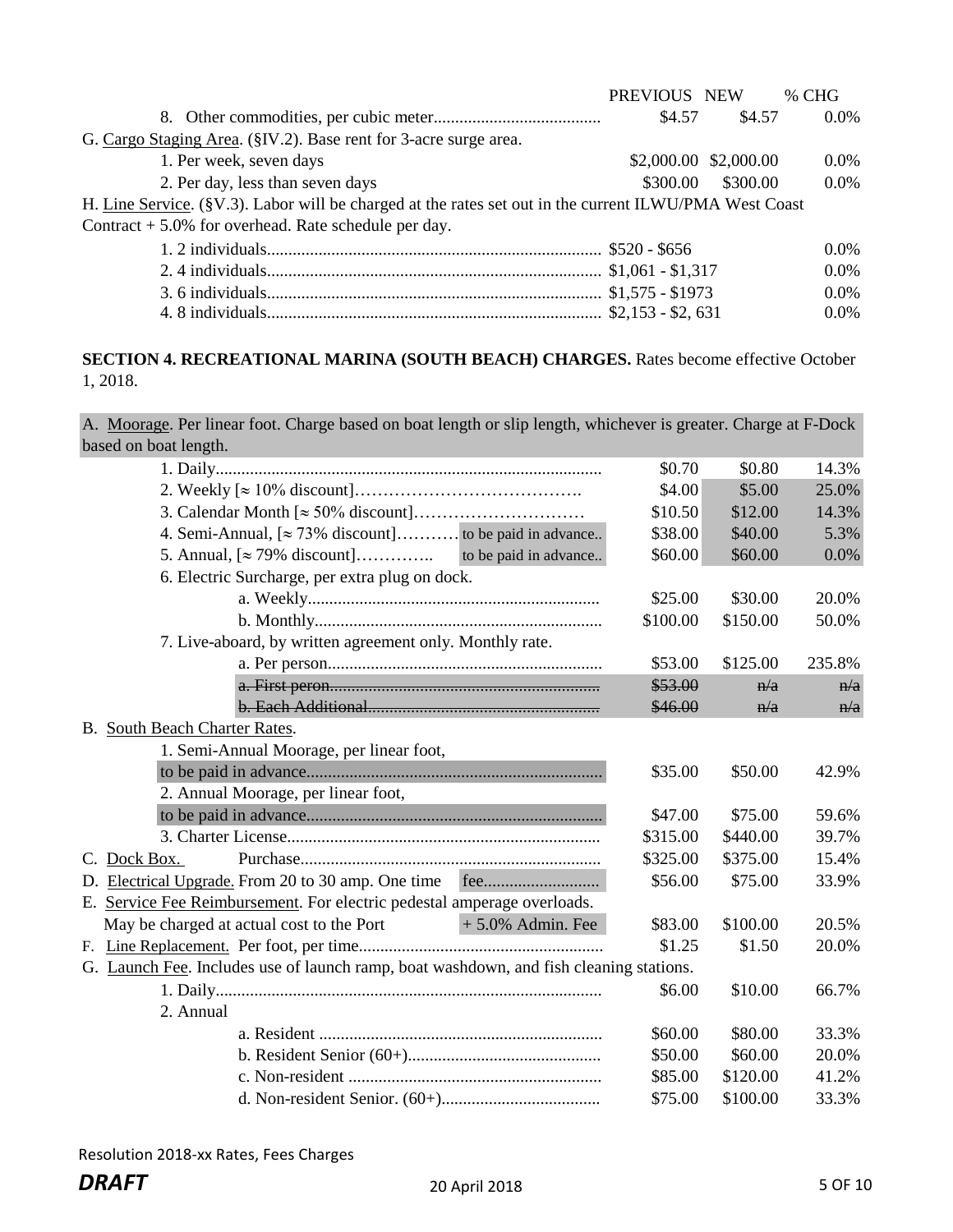|                                                  | PREVIOUS NEW |         | % CHG |
|--------------------------------------------------|--------------|---------|-------|
| e. Military Veterans                             |              |         |       |
| Disabled, Retired, or Active Duty; with ID Proof | $-$          | \$50.00 | n/a   |

**SECTION 5. RECREATIONAL VEHICLE PARK FEES.** Effective 1 October 2018. Applicable State and Municipal Lodging Tax will be an additional charge. Reservations may be made for the 2018 calendar year through 31 December 2018. Reservations for the Seafood and Wine Festival, 2-night minimum, open for online reservations only starting at 6:00 am on 7 January 2019. Any cancellations of a Seafood & Wine reservation will be charged for a 2-night stay.

Good Sam 10% discount only on daily rates in the RV Park Marina Sites.

Military Veterans' (Disabled, Retired or Active Duty with ID Proof) 10% discount only on daily rates in the RV Park Marina Sites.

A. High Traffic Surcharge. Per night (2-night minimum). Added to all RV Park stays in the Marina RV Park, RV Park Annex, and Dry Camping.

|                                                                                                       | \$20.00  | \$25.00  | 25.0%     |
|-------------------------------------------------------------------------------------------------------|----------|----------|-----------|
| 2. Seafood & Wine Festival, Marina RV Park & Annex                                                    | \$50.00  | \$50.00  | 0.0%      |
|                                                                                                       | \$50.00  | \$30.00  | $-40.0\%$ |
|                                                                                                       | varies   | varies   |           |
| B. Peak Season (Summer). 1 May - 31 October. Base rate before taxes.                                  |          |          |           |
| 1. All Marina Park Sites                                                                              |          |          |           |
| a. Daily                                                                                              |          |          |           |
|                                                                                                       | \$42.00  | \$46.00  | 9.5%      |
| Good Sam OR Military Veterans (not both)                                                              | \$37.80  | \$41.40  | 9.5%      |
|                                                                                                       | \$264.00 | \$290.00 | 9.8%      |
|                                                                                                       | \$823.00 | \$905.00 | 10.0%     |
| 2. The Annex Sites                                                                                    |          |          |           |
|                                                                                                       | \$33.00  | \$36.00  | 9.1%      |
|                                                                                                       | \$198.00 | \$218.00 | 10.1%     |
|                                                                                                       | \$651.00 | \$716.00 | 10.0%     |
|                                                                                                       | \$22.00  | \$24.00  | 9.1%      |
| C. Off Season (Winter). 1 November - 30 April.                                                        |          |          |           |
| 1. All Marina Park Sites                                                                              |          |          |           |
| a. Daily                                                                                              |          |          |           |
|                                                                                                       | \$38.00  | \$42.00  | 10.5%     |
| Good Sam OR Military Veterans (not both)                                                              | \$34.20  | \$37.80  | 10.5%     |
|                                                                                                       | \$224.00 | \$246.00 | 9.8%      |
|                                                                                                       | \$706.00 | \$777.00 | 10.1%     |
| 2. The Annex Sites                                                                                    |          |          |           |
|                                                                                                       | \$33.00  | \$36.00  | 9.1%      |
|                                                                                                       | \$198.00 | \$218.00 | 10.1%     |
|                                                                                                       | \$651.00 | \$716.00 | 10.0%     |
|                                                                                                       | \$22.00  | \$24.00  | 9.1%      |
| D. South Beach Meeting Room. Must be pre-arranged and authorized. Keys must be obtained and returned. |          |          |           |
| Certain waivers by management.                                                                        |          |          |           |
|                                                                                                       | \$30.00  | \$40.00  | 33.3%     |
|                                                                                                       | \$80.00  | \$100.00 | 25.0%     |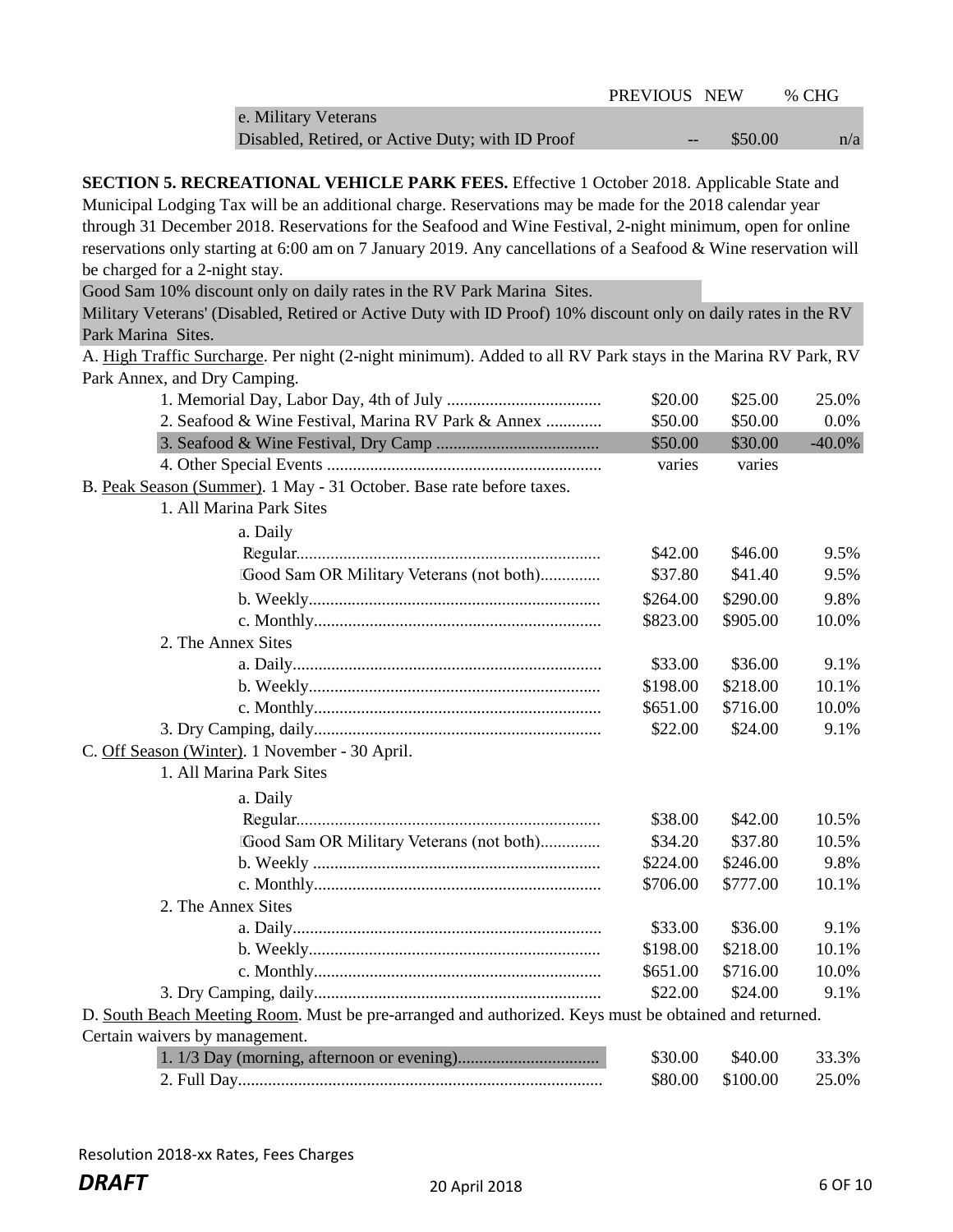|                                                                                                                    | PREVIOUS NEW |                       | % CHG |
|--------------------------------------------------------------------------------------------------------------------|--------------|-----------------------|-------|
| E. Pet Fee. Charged additionally.                                                                                  |              |                       |       |
|                                                                                                                    | \$3.00       | \$4.00                | 33.3% |
|                                                                                                                    | \$11.00      | \$12.00               | 9.1%  |
|                                                                                                                    | \$11.00      | \$12.00               | 9.1%  |
| F. Individual Fee. First two people free; each additional person charged.                                          |              |                       |       |
|                                                                                                                    | \$3.00       | \$5.00                | 66.7% |
|                                                                                                                    | \$11.00      | \$20.00               | 81.8% |
|                                                                                                                    | \$32.00      | \$50.00               | 56.3% |
| G. Vehicle Fee. Any combination of three axle pieces or equipment (e.g.                                            |              |                       |       |
|                                                                                                                    | \$7.00       | \$10.00               | 42.9% |
|                                                                                                                    | \$15.00      | \$20.00               | 33.3% |
|                                                                                                                    | \$35.00      | \$50.00               | 42.9% |
| H. Reservation Deposit. Payable at booking. Deposit will be applied to actual stay, subject to cancellation fee if |              |                       |       |
| applicable.                                                                                                        |              |                       |       |
|                                                                                                                    |              | First night's rate    |       |
|                                                                                                                    |              | First month's rate    |       |
| I. Cancellation Fee.                                                                                               |              |                       |       |
| 1. Daily or weekly reservation, except holiday or special event.                                                   |              |                       |       |
|                                                                                                                    | \$11.00      | \$15.00               | 36.4% |
|                                                                                                                    |              | First night's rate    |       |
| 2. Daily or weekly reservation, holiday or special event other than Seafood & Wine Festival                        |              |                       |       |
|                                                                                                                    | \$11.00      | \$15.00               | 36.4% |
| b. Fewer than 14 days before check-in date                                                                         |              | First night's rate    |       |
| 3. Monthly reservation.                                                                                            |              |                       |       |
|                                                                                                                    | \$50.00      | \$55.00               | 10.0% |
| b. Less than 30 days before check-in, or early                                                                     | \$100.00     | \$110.00              | 10.0% |
|                                                                                                                    |              |                       |       |
| 4. Seafood & Wine Festival. All cancellations are charged for a 2-nights' rate, no grace period.                   |              |                       |       |
| J. RV Storage Fee. To be paid in advance. RV must be in good condition. Per linear foot. (min. 20 ft.)             |              |                       |       |
|                                                                                                                    |              | \$3.00                | n/a   |
|                                                                                                                    |              | \$2.50                | n/a   |
|                                                                                                                    | \$2.00       | \$2.00                | 0.0%  |
| L. Showers                                                                                                         |              |                       |       |
|                                                                                                                    | free         | free                  | 0.0%  |
|                                                                                                                    | \$1.50       | \$1.50                | 0.0%  |
|                                                                                                                    |              |                       |       |
| <b>SECTION 6. CIVIL PENALTIES.</b> Penalties found in PONFC $(\S7.4(a))$ . Paid in full. Effective July 1, 2018.   |              |                       |       |
|                                                                                                                    |              |                       |       |
| A. Class A Violation                                                                                               |              |                       |       |
|                                                                                                                    | \$300.00     | \$330.00              | 10.0% |
|                                                                                                                    | \$600.00     | \$660.00              | 10.0% |
|                                                                                                                    |              | \$1,000.00 \$1,100.00 | 10.0% |
| B. Class B Violation.                                                                                              |              |                       |       |
|                                                                                                                    | \$150.00     | \$165.00              | 10.0% |

 2. 15 - 29 days, per day................................................................ 3. 30+ days, per day..................................................................... \$300.00 \$330.00 10.0% \$500.00 \$550.00 10.0%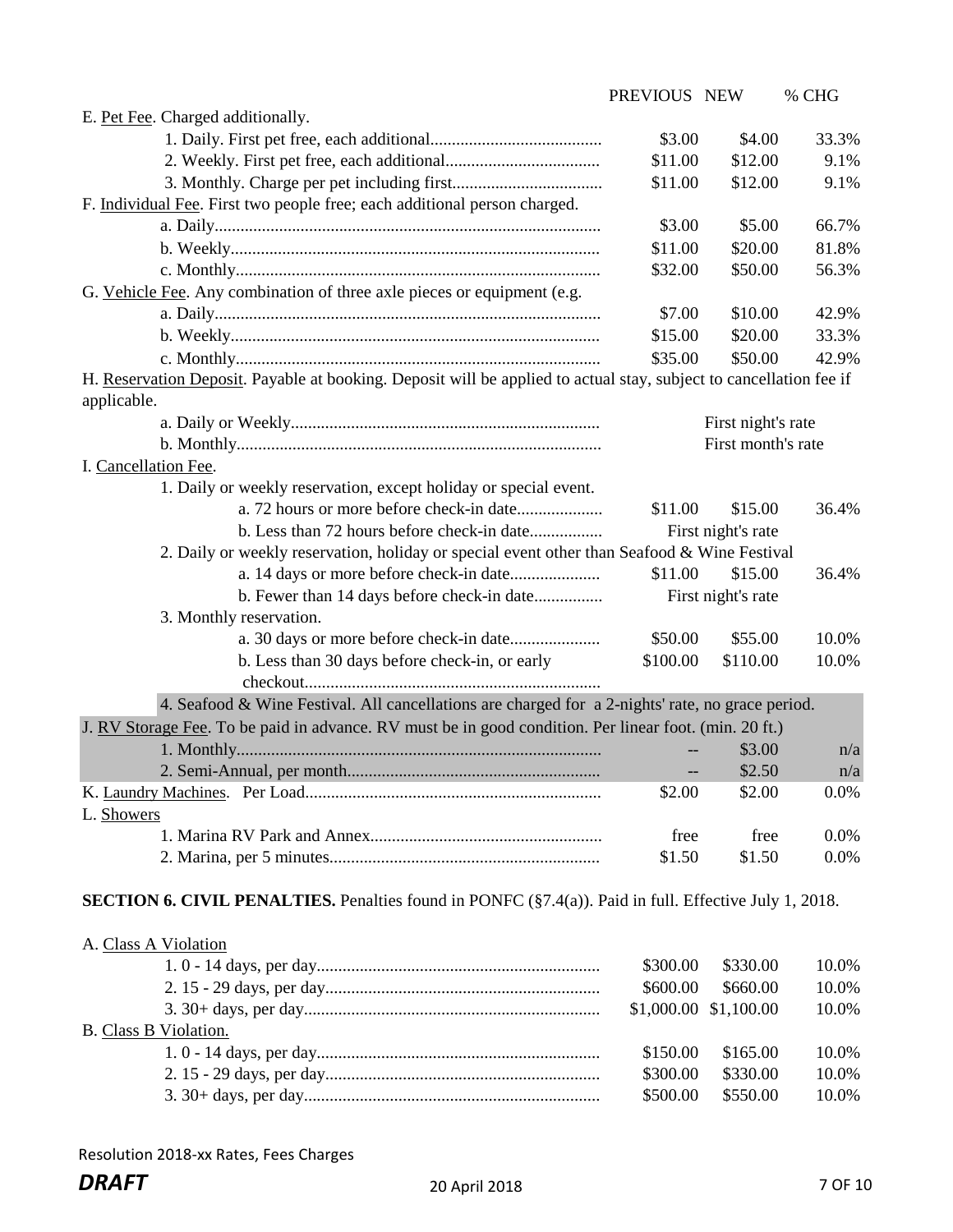PREVIOUS NEW % CHG

| C. Class C Violation. |          |          |       |
|-----------------------|----------|----------|-------|
|                       | \$30.00  | \$33.00  | 10.0% |
|                       | \$60.00  | \$66.00  | 10.0% |
|                       | \$100.00 | \$110.00 | 10.0% |
| D. Class D Violation. |          |          |       |
|                       | \$15.00  | \$17.00  | 13.3% |
|                       | \$30.00  | \$33.00  | 10.0% |
|                       | \$50.00  | \$55.00  | 10.0% |
| E. Parking Violation. |          |          |       |
|                       | \$40.00  | \$44.00  | 10.0% |
|                       | \$85.00  | \$94.00  | 10.6% |
|                       | \$125.00 | \$138.00 | 10.4% |
| F. Dumping Violation. |          |          |       |
|                       | \$500.00 | \$550.00 | 10.0% |

**SECTION 7. ADMINISTRATIVE FEES**. Staff may require payment or deposit in advance of service (ORS) 192.440(4)(a)). Effective 1 July 2018.

| A. Public Records Request Fee Schedule.                            |          |              |        |
|--------------------------------------------------------------------|----------|--------------|--------|
|                                                                    | \$0.25   | \$0.50       | 100.0% |
| 2. Copies of By-laws, Codes, Plans, bound documents,               |          |              |        |
|                                                                    | \$20.00  | \$22.00      | 10.0%  |
|                                                                    | \$20.00  | \$22.00      | 10.0%  |
|                                                                    | \$10.00  | \$12.00      | 20.0%  |
|                                                                    | \$53.00  | n/a          | n/a    |
|                                                                    | \$53.00  | n/a          | n/a    |
| B. Faxes/Emailing/Copies. Per page.                                |          |              |        |
|                                                                    | \$1.00   | \$1.10       | 10.0%  |
|                                                                    | \$1.50   | \$2.00       | 33.3%  |
|                                                                    | \$1.00   | \$2.00       | 200.0% |
|                                                                    | \$0.25   | \$0.30       | 20.0%  |
|                                                                    | \$2.00   | \$2.50       | 25.0%  |
| D. Lamination.                                                     | \$2.00   | \$2.50       | 25.0%  |
| E. Notice Posting.                                                 | \$65.00  | \$75.00      | 15.4%  |
| F. Failure to Register. For research related to unregistered boats | \$33.00  | \$40.00      | 21.2%  |
| G. International Terminal Meeting Room. Must be pre-arranged and   |          |              |        |
| authorized.                                                        |          |              |        |
|                                                                    | \$30.00  | \$40.00      | 33.3%  |
|                                                                    | \$60.00  | \$100.00     | 66.7%  |
| H. Returned Check Fee.                                             | \$50.00  | \$50.00      | 0.0%   |
| I. Per Annum Interest Rate. Applied to past due accounts.          | 18.0%    | 20.0%        | 11.1%  |
| J. POV Mileage.                                                    |          | current rate |        |
| K. Travel Reimbursement. IRS per diem rates.                       |          |              |        |
|                                                                    |          | eurrent rate |        |
| L. Impound Seizure Fee.                                            |          |              |        |
|                                                                    | \$750.00 | \$850.00     | 13.3%  |
|                                                                    | \$100.00 | \$125.00     | 25.0%  |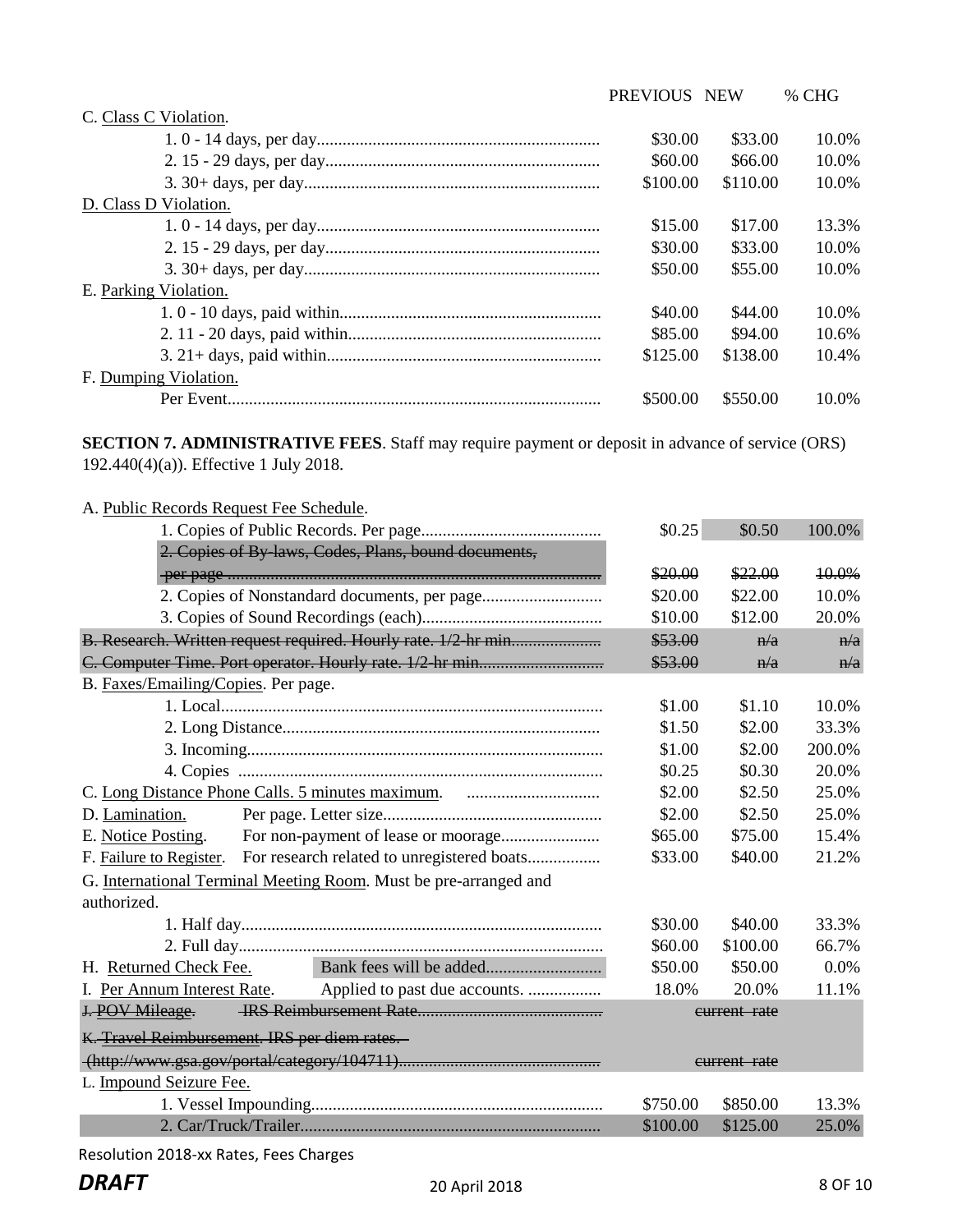|                                                                                                           | PREVIOUS NEW |              | % CHG                         |
|-----------------------------------------------------------------------------------------------------------|--------------|--------------|-------------------------------|
|                                                                                                           |              |              | Actual Cost + $5%$ Admin. Fee |
| M. Process Fees.                                                                                          |              |              |                               |
| Any additional fees incurred by the Port as part of an eviction process                                   |              | current rate |                               |
|                                                                                                           | \$50.00      | \$75.00      | 50.0%                         |
|                                                                                                           | \$200.00     | \$250.00     | 25.0%                         |
|                                                                                                           | \$165.00     | \$200.00     | 21.2%                         |
|                                                                                                           | \$140.00     | \$160.00     | 14.3%                         |
| N. Special Use Permit Fee. The General Manager has authority to adjust or waive usage fee based upon non- |              |              |                               |
| profit status and other criteria. Additional insurance requirements may apply at the General Manager's    |              |              |                               |
| discretion.                                                                                               |              |              |                               |
| 1. Application Fee                                                                                        | \$100.00     | \$110.00     | 10.0%                         |
| 2. Usage Fee. Number of Participants, Attendees, Contestants,                                             |              |              |                               |
| Volunteers at event.                                                                                      |              |              |                               |
|                                                                                                           | \$400.00     | \$440.00     | 10.0%                         |
|                                                                                                           | \$650.00     | \$715.00     | 10.0%                         |
|                                                                                                           | \$900.00     | \$990.00     | 10.0%                         |
|                                                                                                           | \$1,400.00   | \$1,540.00   | 10.0%                         |
|                                                                                                           | \$1,900.00   | \$2,090.00   | 10.0%                         |
|                                                                                                           | \$2,400.00   | \$2,640.00   | 10.0%                         |
|                                                                                                           | \$5,000.00   | \$5,500.00   | 10.0%                         |
|                                                                                                           | \$40.00      | \$50.00      | 25.0%                         |
| 4. Insurance Certificate Limits.                                                                          |              |              |                               |
|                                                                                                           | \$2MM        | \$2MM        | 0.0%                          |
|                                                                                                           | \$2MM        | \$2MM        | 0.0%                          |
| (TCB) costs reviewed and passed along to applicant, +5.0% Administrative Fee.<br>O. Security.             |              |              |                               |
| P. Background Check                                                                                       | \$25.00      | \$40.00      | 60.0%                         |
| Q. Credit Check.                                                                                          | \$35.00      | \$40.00      | 14.3%                         |
| R. Notary Fees (OAR 160-100-0410).                                                                        |              |              |                               |
| Affidavit/Jurat, Oath/Affirmation, Witness/Attest, per document                                           | \$10.00      | \$10.00      | 0.0%                          |
| S. Package Handling Fee. Per item.                                                                        |              |              |                               |
|                                                                                                           |              | free         | n/a                           |
| 2. Package. 1st one free. Fee for each additional package                                                 |              | \$5.00       | n/a                           |

**SECTION 8. INSURANCE CERTIFICATE MINIMUM LIMITS.** Effective July 1, 2018. Limits are subject to review and risk assessment by management and/or the Port's insurance agent of record. A certificate naming the Port of Newport as an additional insured is also required.

| A. Leases/Tenants. |        |
|--------------------|--------|
|                    | \$2MM  |
|                    | \$300K |
|                    | \$5K   |
|                    | \$2MM  |
|                    | \$2MM  |
|                    | \$2MM  |